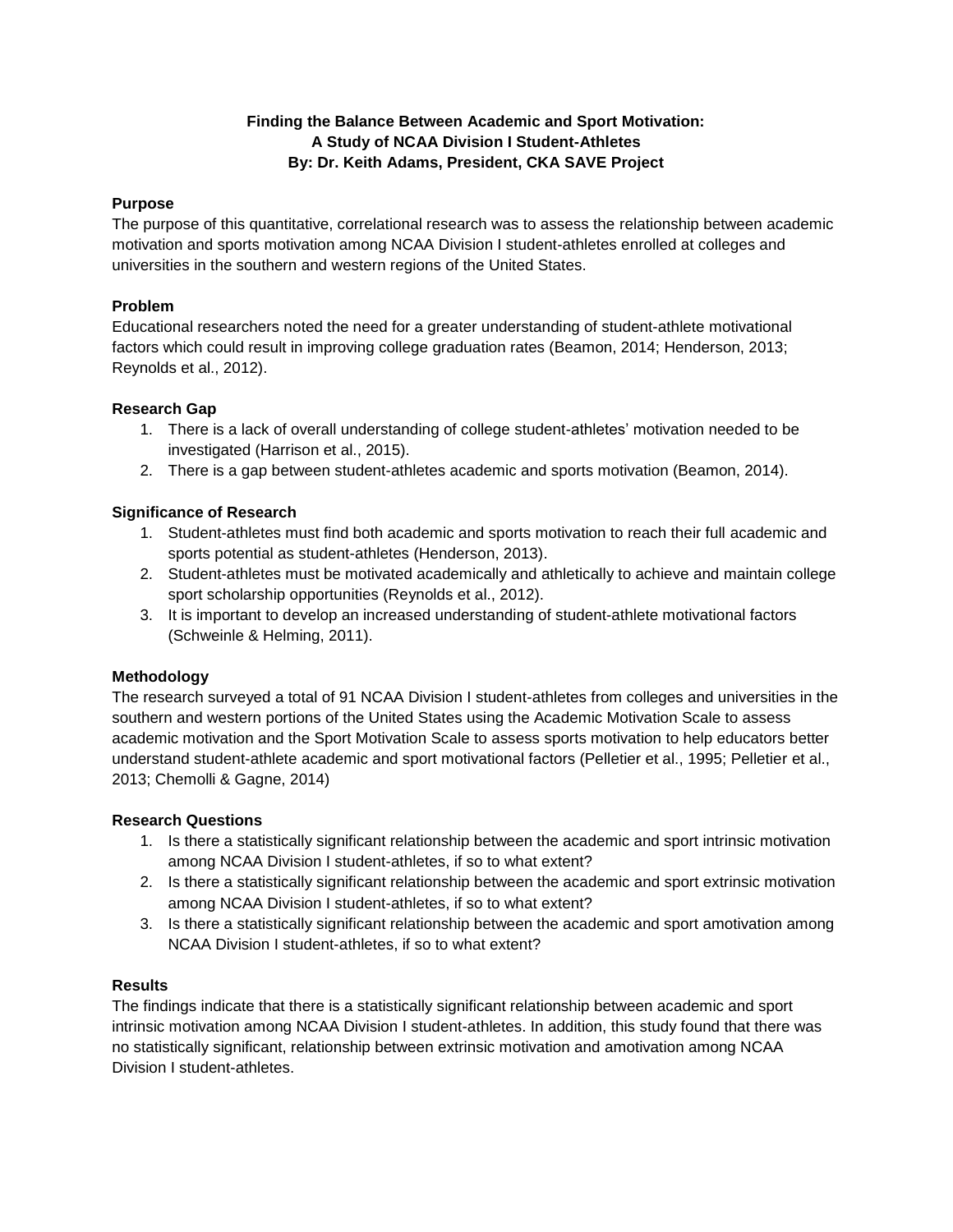#### **Theoretical Significance**

This research study connects to self-determination theory which focuses on many motivational factors; with regards to student-athletes both intrinsic and extrinsic factors guide academic and athletic motivation (Teixeira et al., 2012). Student-athletes struggle to maintain academic and sports motivation and thus continued research on student-athlete was needed to improve student-athlete academic and sports motivation. The findings of this study further support the need for continued research on student-athlete academic and sports motivation.

#### **Practical implications**

The practical use of the findings of this study can serve as the starting point for more in-depth research opportunities with student-athletes. Further research on student-athlete motivation could delve deeper into the question of finding a more statistically significant relationship between student-athlete academic and sports motivation. Secondary and post-secondary institutions across the country can use this study to better understand the current motivational factors of student-athletes, as well as the need for further research into student-athlete motivation.

#### **Future implications**

This study identified a statistically significant relationship between academic and sport intrinsic motivation among NCAA Division I student-athletes. The study also identified a small, but statistically insignificant, relationship between academic and sport extrinsic motivation and amotivation among NCAA Division I student-athletes. The mixed results of this study fall in line with previous research on the topic of studentathlete motivation. Considering the amount of literature that supports the continued research of studentathlete motivation, it is essential for secondary and post-secondary institutions to support future researcher on student-athlete motivation.

## **Suggested recommendations for future research include**:

- 1. A more extensive study of all levels of NCAA student-athletes.
- 2. Accomplishing this same study utilizing Junior College student-athletes.
- 3. Replicating this study to include high school student-athletes.
- 4. Accomplishing a replicated study comparing gender and race.
- 5. Accomplishing a replicated study comparing revenue and non-revenue generating sports.

## **Suggested recommendations for future practice**:

- 1. High Schools should create tiered eligibility requirements for student-athletes.
- 2. Colleges and universities should have student-athletes adhere to the same admission requirements as their general student population.
- 3. Colleges and universities should institute mandatory support classes for all second-year studentathletes.
- 4. College sports departments should place an increased focus on recruiting student-athletes who show an interest in finding a balance between academics and sports.
- 5. Colleges and universities should increase the amount of surveying they do on student-athlete academic and sports motivation.

Dr. Keith Adams has over 25 years of experience as an educational leader and coach. In 2009, he founded the CKA SAVE Project, a nonprofit organization designed to assist student-athletes and the people who work with them through educational and professional development. For more information about working with the CKA SAVE Project, please contact Dr. Adams at [cka@ckasaveproject.org.](mailto:cka@ckasaveproject.org) Follow Dr. Adams on Twitter @ckasaveproject.